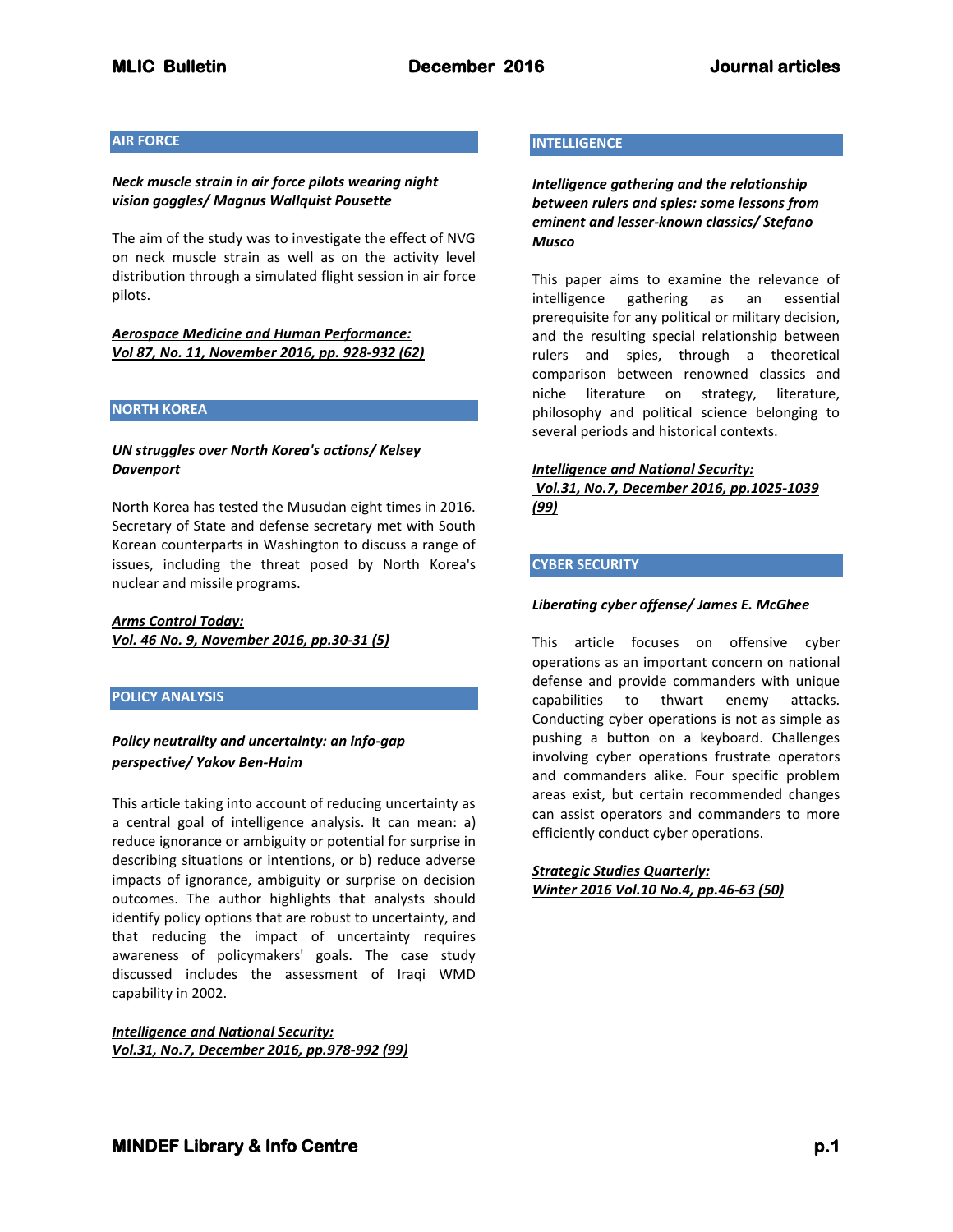## **CYBER SECURITY**

## *Learning: changing the security landscape/ Cameron Bentley*

This article explains how eLearning is able to provide an invaluable tool as security education is being revolutionized

*Intersec: November/December 2016, pp.114-16 (69)*

## **COUNTER TERRORISM**

## *Talking to the Muslim world: how, and with whom?*

The struggle against terrorism in the Middle East, and the success of the Islamic State in Iraq and Syria in its use of social media to spread its ideas, has led to a search for new messages to counter the appeal of violent extremists. Thus far, United States counter-messaging has failed to articulate a normative position that is compelling to its target audiences. The US has also not found an effective way to speak to and with other parts of the Muslim world. This article shows that these failures are not accidental but reflect profound factors in American culture and society. The US' normative position has also failed to take into account the crucial differences between 'liberals' and 'moderates' in the Muslim world. To proceed one must acknowledge that there are two fundamentally different interpretations of Islam, both of which are supported by a close reading of the Quran and other major texts. To draw on that difference requires drawing on voices and resources not available in the US. This article proposes a way forward that both acknowledges the inherent weaknesses and liabilities of the US government as a messenger and points to more credible messengers within the Muslim world.

*International Affairs: November 2016, Vol.92 No.6, pp.1361-1379 (32)*

## **UNITED STATES**

## *Trump's foreign policy is unilateral - and worrying./ Ian Bremmer*

This article and many more coverage on 2016 United State Presidential campaign that highlight in depth details and arguments on political analysis.

*Time: Vol 188, No. 21, November 2016, pp. 14 (135)*

## **MILITARY ETHICS**

## *Make morale our first priority/ David Tyler*

Morale has become undervalued and only superficially understood. It has tremendous effect on readiness and is the decisive factor in combat operations. The key to generating good morale is to employ techniques that resonate with the cultural norms of the group.

*Proceedings US Naval Institute: November 2016, pp.70-72 (86)*

# **MIDDLE EAST**

# *Islamist power grab derails democracy in Turkey/ Kerem Ã–ktemCurrent*

A failed coup has only accelerated President ErdoÄŸan's consolidation of power, giving him a pretext to unleash massive purges that aim to silence opposition and reshape society.

*Current History: December 2016, pp.331-336 (20)*